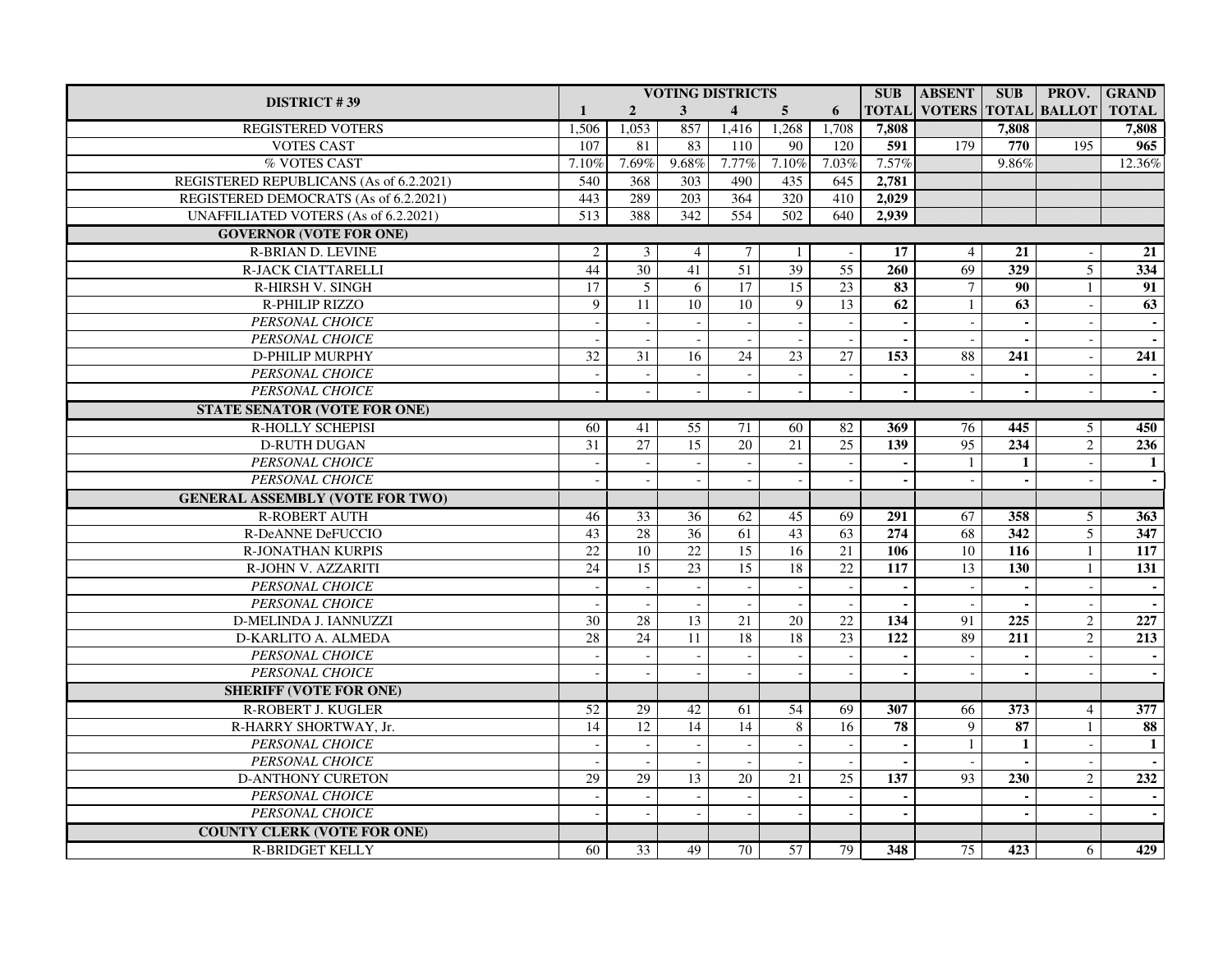| PERSONAL CHOICE                                     |                          |                          |                 |                          |                 |                          | $\blacksquare$   | -1              | $\mathbf{1}$     |                  | $\mathbf{1}$     |
|-----------------------------------------------------|--------------------------|--------------------------|-----------------|--------------------------|-----------------|--------------------------|------------------|-----------------|------------------|------------------|------------------|
| <b>D-JOHN S. HOGAN</b>                              | $\overline{23}$          | $\overline{24}$          | $\overline{13}$ | 16                       | 19              | 21                       | 116              | 72              | 188              | $\mathbf{1}$     | 189              |
| <b>D-SONDRA J. GREENBERG</b>                        | 8                        | $\overline{4}$           | $\mathbf{1}$    | 5                        | $\overline{3}$  | $\overline{5}$           | 26               | 20              | 46               |                  | 46               |
| <b>PERSONAL CHOICE</b>                              |                          |                          |                 |                          |                 |                          |                  |                 |                  |                  |                  |
| <b>PERSONAL CHOICE</b>                              |                          |                          |                 |                          |                 |                          | ä,               |                 | $\mathbf{r}$     |                  | $\mathbf{r}$     |
| <b>SURROGRATE (VOTE FOR ONE)</b>                    |                          |                          |                 |                          |                 |                          |                  |                 |                  |                  |                  |
| <b>R-SIMONE TSIGOURNIS</b>                          | 63                       | 36                       | 50              | 71                       | $\overline{57}$ | 78                       | $\overline{355}$ | 76              | 431              | 6                | 437              |
| <b>D-MICHAEL R. DRESSLER</b>                        | $\overline{30}$          | 27                       | 13              | $\overline{20}$          | $\overline{20}$ | $\overline{25}$          | 135              | $\overline{95}$ | 230              | $\overline{2}$   | 232              |
| PERSONAL CHOICE                                     | $\overline{\phantom{a}}$ | $\overline{\phantom{a}}$ | $\omega$        | $\sim$                   | $\sim$          | $\sim$                   | $\blacksquare$   | 1               | $\mathbf{1}$     | $\blacksquare$   | -1               |
| PERSONAL CHOICE                                     |                          |                          |                 |                          |                 |                          | $\blacksquare$   |                 | $\blacksquare$   |                  |                  |
| <b>BOARD OF COUNTY COMMISSIONERS (VOTE FOR TWO)</b> |                          |                          |                 |                          |                 |                          |                  |                 |                  |                  |                  |
| <b>R-TIMOTHY WALSH</b>                              | 63                       | 34                       | 51              | 70                       | $\overline{59}$ | 81                       | 358              | 76              | 434              | 6                | 440              |
| R-RONALD JOSEPH LIN                                 | 61                       | $\overline{33}$          | $\overline{51}$ | 67                       | $\overline{58}$ | 76                       | 346              | $\overline{75}$ | 421              | 6                | 427              |
| PERSONAL CHOICE                                     | $\sim$                   | $\sim$                   | $\blacksquare$  | $\mathcal{L}$            |                 | $\overline{\phantom{a}}$ | $\blacksquare$   | $\mathbf{2}$    | $\overline{2}$   | $\sim$           | $\overline{2}$   |
| PERSONAL CHOICE                                     |                          |                          |                 | $\sim$                   |                 |                          |                  |                 |                  |                  |                  |
| <b>D-STEVEN A. TANELLI</b>                          | $\overline{29}$          | 26                       | $\overline{13}$ | $\overline{21}$          | $\overline{21}$ | $\overline{22}$          | 132              | 87              | $\overline{219}$ | $\overline{2}$   | $\overline{221}$ |
| <b>D-TRACY SILNA ZUR</b>                            | 29                       | $\overline{23}$          | $\overline{11}$ | $\overline{19}$          | $\overline{16}$ | $\overline{21}$          | $\overline{119}$ | 87              | 206              | $\overline{2}$   | 208              |
| PERSONAL CHOICE                                     |                          | $\overline{\phantom{a}}$ |                 | $\overline{\phantom{a}}$ |                 |                          |                  | -1              | $\mathbf{1}$     |                  | 1                |
| PERSONAL CHOICE                                     |                          |                          |                 | $\sim$                   |                 |                          | $\blacksquare$   |                 | $\sim$           |                  | $\bullet$        |
| <b>MALE-STATE COMMITTEE (VOTE FOR FIVE)</b>         |                          |                          |                 |                          |                 |                          |                  |                 |                  |                  |                  |
| R-BENEDICT A. FOCARINO                              | 62                       | 35                       | 50              | 69                       | 61              | 80                       | 357              | 74              | 431              | $\overline{5}$   | 436              |
| PERSONAL CHOICE                                     |                          |                          |                 | $\sim$                   |                 | $\sim$                   | $\sim$           | $\sim$          | $\mathbf{r}$     | $\sim$           |                  |
| <b>D-KEVIN P. O'CONNOR</b>                          | 28                       | 25                       | 12              | 19                       | 22              | 24                       | 130              | 78              | 208              | $\overline{2}$   | 210              |
| D-KENNETH J. CORCORAN                               | 25                       | 23                       | 9               | 18                       | 10              | $\overline{19}$          | 104              | 75              | $\frac{179}{ }$  | $\overline{2}$   | 181              |
| <b>D-THOMAS J. PADILLA</b>                          | $\overline{26}$          | 24                       | 11              | $\overline{20}$          | $\overline{12}$ | 20                       | $\overline{113}$ | 77              | 190              | $\overline{2}$   | $\overline{192}$ |
| <b>D-FRANK DELVECCHIO</b>                           | $\overline{27}$          | 22                       | 9               | 19                       | $\overline{11}$ | 20                       | 108              | 78              | 186              | $\sqrt{2}$       | 188              |
| D-KENNETH J. MARTIN                                 | 26                       | 21                       | $\mathbf{Q}$    | 17                       | 11              | 20                       | 104              | 72              | 176              | $\overline{2}$   | 178              |
| PERSONAL CHOICE                                     |                          |                          |                 | $\sim$                   |                 |                          |                  | $\mathbf{1}$    | 1                | $\sim$           | $\mathbf{1}$     |
| PERSONAL CHOICE                                     |                          |                          |                 |                          |                 |                          | $\blacksquare$   |                 | $\blacksquare$   |                  |                  |
| PERSONAL CHOICE                                     |                          |                          |                 |                          |                 |                          |                  |                 |                  |                  |                  |
| FEMALE-STATE COMMITTEE (VOTE FOR FIVE)              |                          |                          |                 |                          |                 |                          |                  |                 |                  |                  |                  |
| R-DARLENE L. SHOTMEYER                              | 62                       | 35                       | 50              | 70                       | 60              | 81                       | 358              | 75              | 433              | 5                | 438              |
| PERSONAL CHOICE                                     |                          |                          |                 | $\sim$                   |                 |                          |                  |                 |                  |                  |                  |
| <b>D-JUNE B. MONTAG</b>                             | 30                       | $\overline{24}$          | $\overline{10}$ | 19                       | $\overline{19}$ | $\overline{23}$          | $\overline{125}$ | 81              | 206              | $\sqrt{2}$       | 208              |
| D-LORRAINE T. JOEWONO                               | 26                       | $\overline{22}$          | 9               | $\overline{17}$          | $\overline{13}$ | 17                       | 104              | $\overline{77}$ | 181              | $\boldsymbol{2}$ | 183              |
| D-THERESA L. THOMAS                                 | $\overline{26}$          | 22                       | 10              | 18                       | $\overline{12}$ | 19                       | 107              | 77              | 184              | $\mathbf{2}$     | 186              |
| <b>D-ESTHER A. FLETCHER</b>                         | $\overline{25}$          | $\overline{25}$          | $\overline{10}$ | $\overline{17}$          | $\overline{13}$ | 19                       | 109              | 80              | 189              | $\overline{2}$   | 191              |
| <b>D-SHAMA A. HAIDER</b>                            | $\overline{25}$          | $\overline{22}$          | $\mathbf{Q}$    | 18                       | 11              | 17                       | 102              | 78              | 180              | $\overline{2}$   | 182              |
| PERSONAL CHOICE                                     |                          |                          |                 |                          |                 |                          |                  | 3               | $\mathbf{3}$     |                  | $\mathbf{3}$     |
| PERSONAL CHOICE                                     |                          | $\sim$                   |                 | $\omega$                 |                 |                          |                  |                 | $\blacksquare$   |                  | $\sim$           |
| PERSONAL CHOICE                                     |                          | $\bar{a}$                |                 | $\sim$                   |                 |                          |                  |                 | $\blacksquare$   | $\sim$           | $\mathbf{r}$     |
| <b>MAYOR (VOTE FOR ONE)</b>                         |                          |                          |                 |                          |                 |                          |                  |                 |                  |                  |                  |
| R-PETER A. CALAMARI                                 | 60                       | 36                       | $\overline{52}$ | 67                       | 54              | 69                       | 338              | 65              | 403              | 5                | 408              |
| PERSONAL CHOICE-MICHAEL DESENA                      | $\sim$                   | $\sim$                   | 1               | $\sim$                   | $\sim$          | $\mathbf{1}$             | $\overline{2}$   |                 | $\overline{2}$   |                  | $\overline{2}$   |